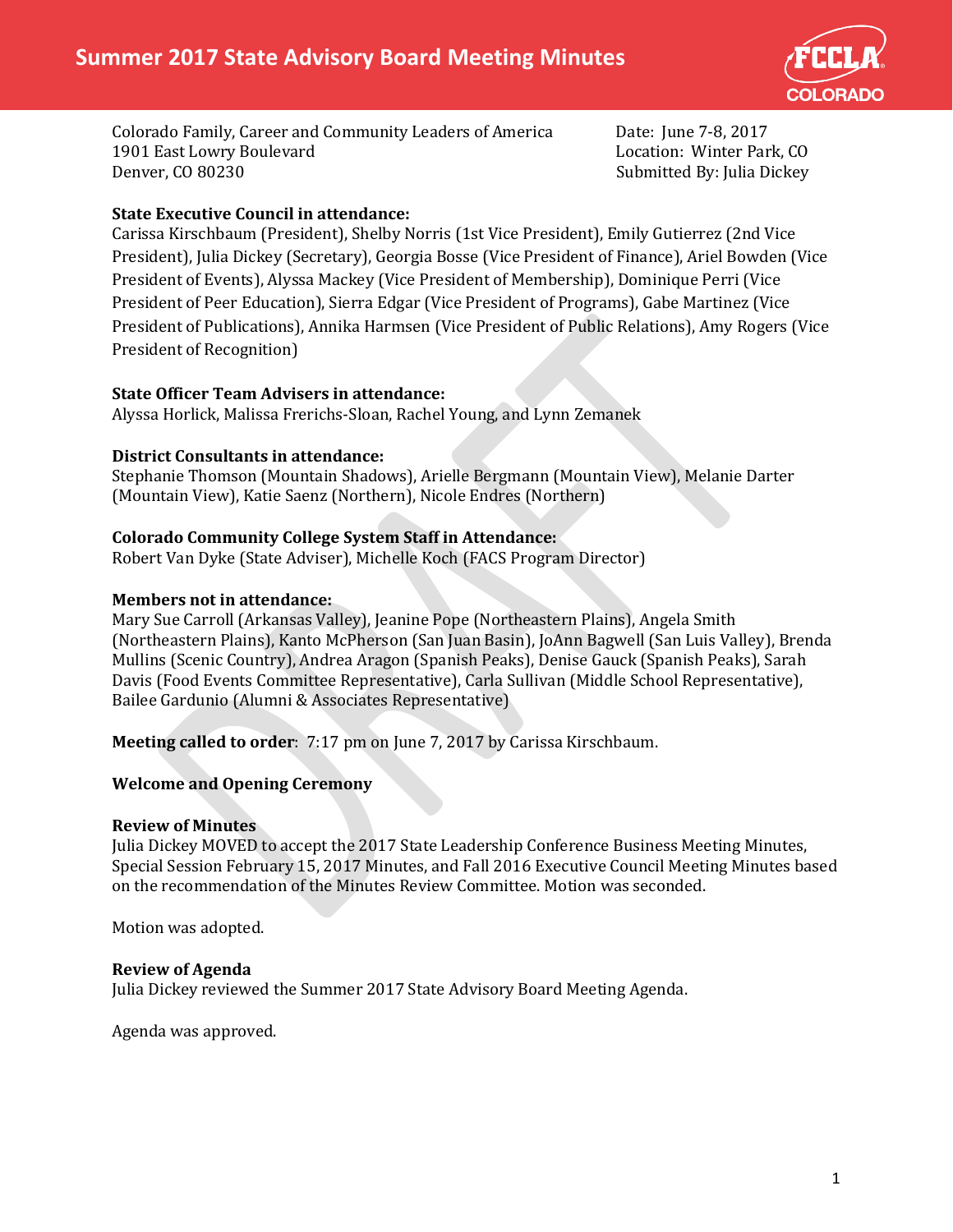

# **Financial Report**

Georgia Bosse reviewed the 2016 – 2017 Financial Report. As of June 1, 2017, the account balance for FCCLA is \$58,308.54, which takes in account the \$5,118.87 encumbered expenses and \$6,766.85 in accounts receivable.

Report was filed.

# **COMMITTEE REPORTS**

# **Competitive Events Committee Report**

Ariel Bowden reviewed the Competitive Events Committee Report that included:

- Hold evaluator orientation with coffee service to review the following:
	- o Basic competitive event rules
	- o Judging etiquette
	- o Examples provided by experienced evaluators and/or advisers
	- o Question and answer
- Promote lower participation competitive events through social media
- Create a new page on the website dedicated to top gold STAR events to include pictures of projects with their score, placement, what they did well, and what judges said they could do better on

Ariel Bowden MOVED to accept the Competitive Events Committee Report. Motion was seconded.

Ariel Bowden MOVED to discuss the Competitive Events Committee Report in seriatim. Motion was seconded.

Motion was adopted.

Ariel Bowden MOVED to accept the first recommendation about the evaluator orientation meeting. Motion was seconded.

Motion was adopted.

Ariel Bowden MOVED to accept the second recommendation about social media promotion of events. Motion was seconded.

Motion was adopted.

Ariel Bowden MOVED to accept the third recommendation about the creative of a new webpage. Motion was seconded.

Motion was lost.

#### **Finance Committee Report**

Georgia Bosse reviewed the Finance Committee Report that included:

- Approve the 2017-2018 Budget
	- o Concern noted about the national and capital leadership conferences losing instead of gaining money
- Renew current insurance policy for 2017-2018 membership year to be paid quarterly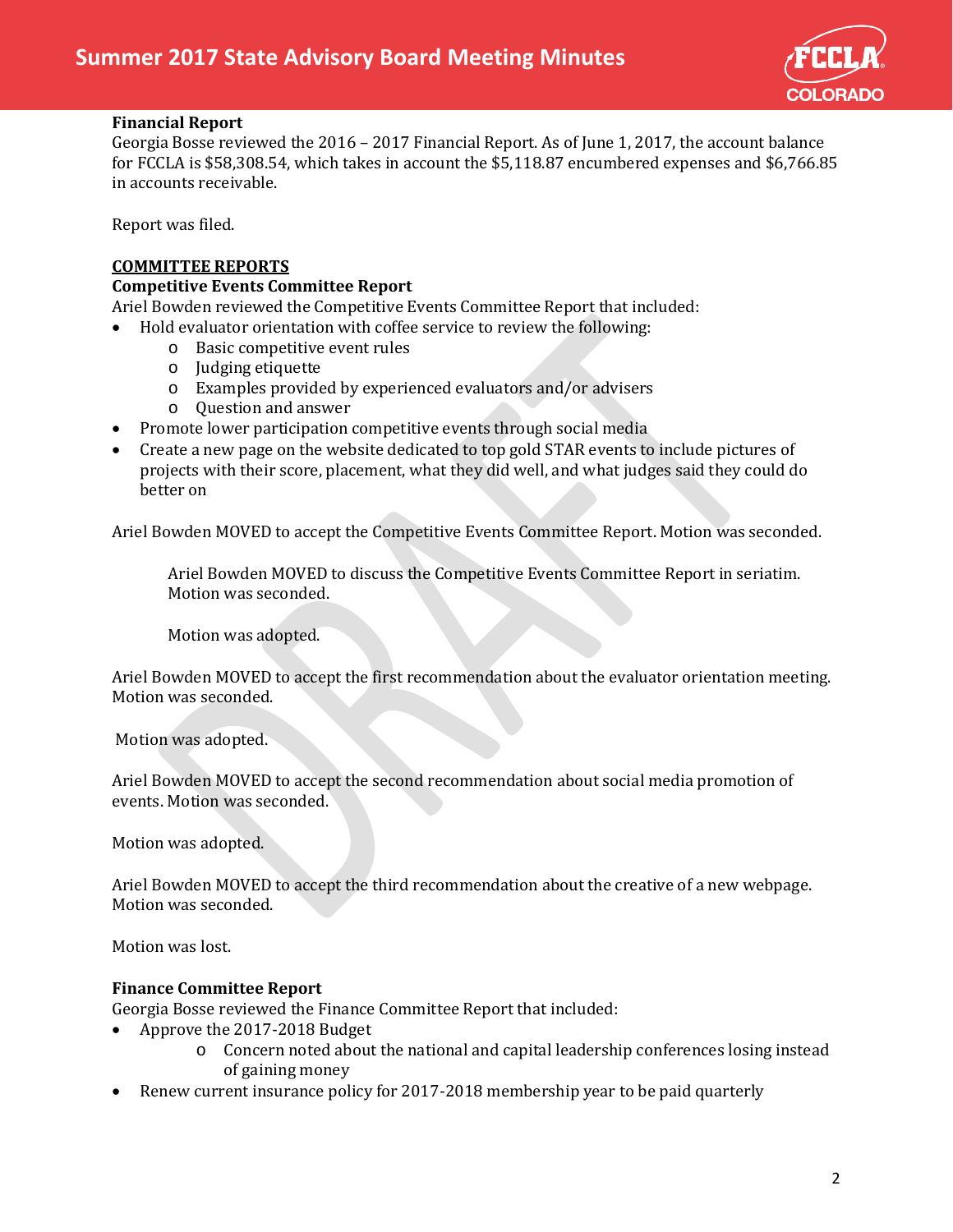

- Each State Executive Council member will to reach out to at least 5 businesses for sponsorship
- Rewrite the business partnership letter more to the point (less wordy) and remove the al-acarte options

Georgia Bosse MOVED to accept the Finance Committee Report. Motion was seconded.

Lynn Zemanek MOVED to delete the requiring five contacts for the state officer. Motion was seconded.

Motion was adopted.

Motion was adopted.

#### **Recognition and Scholarship Committee Report**

Amy Rogers reviewed the Recognition and Scholarship Committee Report that included:

- Increase the number of state award applicants by using social media and have state officers inform district at district conferences
- <del>Change</del> Make a state officer project focus on reworking the state awards on the website to be more accessible to members
- Compose a speech about awards for state officers to give at district conferences
- Families First, Student Body, and Community Service will be the Colorado National Program Awards given this year
- Raise state scholarship GPA requirement 2.9

Amy Rogers MOVED to accept the Recognition and Scholarship Committee Report as read. Motion was seconded.

Lynn Zemanek moved to delete the website change and refer it to the state officer project. Motion was seconded.

Motion was adopted.

Motion was lost.

Malissa Frerichs-Sloan MOVED to RECONSIDER the Recognition and Scholarship Committee Report as read with exception of raising the GPA requirement for the state scholarship. Motion was seconded.

Motion was adopted.

#### **State Conferences Committee Report**

Shelby Norris reviewed the State Conferences Committee Report that included:

- Have two closing sessions organized by geography and travel time one closing session with bronze medal recipients projected on the screen only with medal in take home bag instead of walking on stage
- Continue to hold culinary events at the State Leadership Conference
- Ultimate Fun Night changes: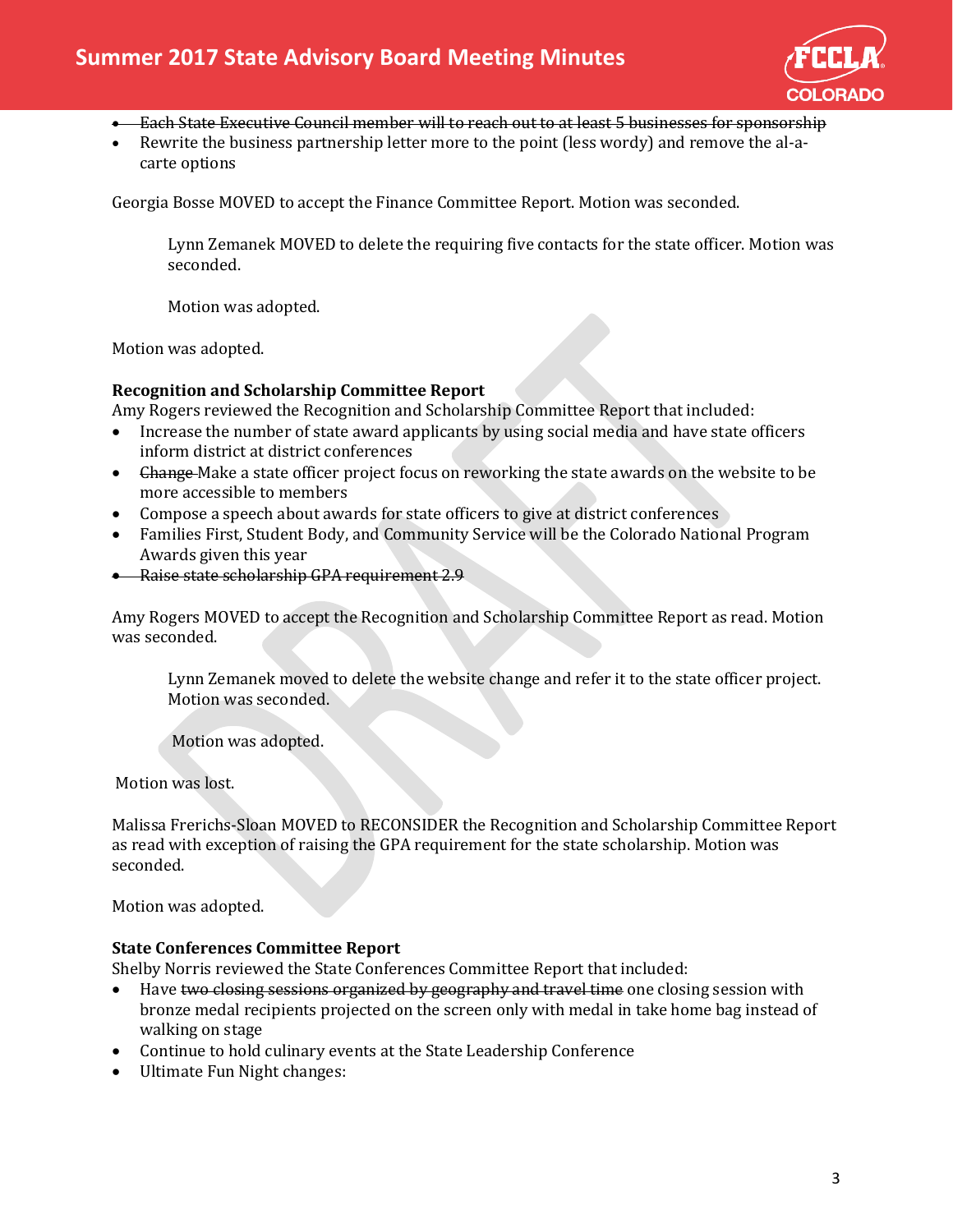

- $\theta$  Replace the casino activity The State Executive Council will determine the activities of Ultimate Fun Night before or at Fall State Advisory Board Meeting.
- o Move the VIP Party to the first night of the conference
- o Recommend an FCCLA t-shirt but allow school themed t-shirt
- Replace the banquet meal with two boxed lunches and a dessert reception for the Awards session
- Replace the day two workshops with four paid workshops at 10:00 am, 1:00 pm, 2:00 pm, and 3:00 pm. with one per time slot
- State Executive Council to decide how to recognize the district and chapter officers during opening session
- The fall conference to be kept in October/ November and recommend that state adviser looks at hotel, dates, activity and that will have the Leadership Institute with an evening activity
- Revamping the State Conference webpage
- The Chapter/District Officer Training will be on August 30

Shelby Norris MOVED to accept the State Conferences Committee Report. Motion was seconded.

Ariel Bowden MOVED to vote the State Conferences Committee Report in seriatim. Motion was seconded.

Motion was adopted.

Shelby Norris MOVED to accept the first recommendation about the two closing sessions. Motion was seconded.

Lynn Zemanek RAISED TO A POINT of information from Mr. Van Dyke about feasibility of having bronze medal recipients on screen.

Melissa MOVED to SUBSTITUTE the recommendation that if bronze medalists are projected on the screen, only hold one awards session but if it continues on in the way it has in the past that there are two recognition sessions. Motion was seconded.

Motion was adopted.

Lynn Zemanek MOVED to POSTPONE the substituted recommendation to the Fall State Advisory Board to allow the state adviser to poll the advisers. Motion was seconded.

Motion was lost.

Lynn Zemanek MOVED to AMEND the recommendation to have bronze medal recipients projected on the screen only with medal in take home age instead of walking on stage. Motion was seconded.

Motion was adopted.

Motion was adopted.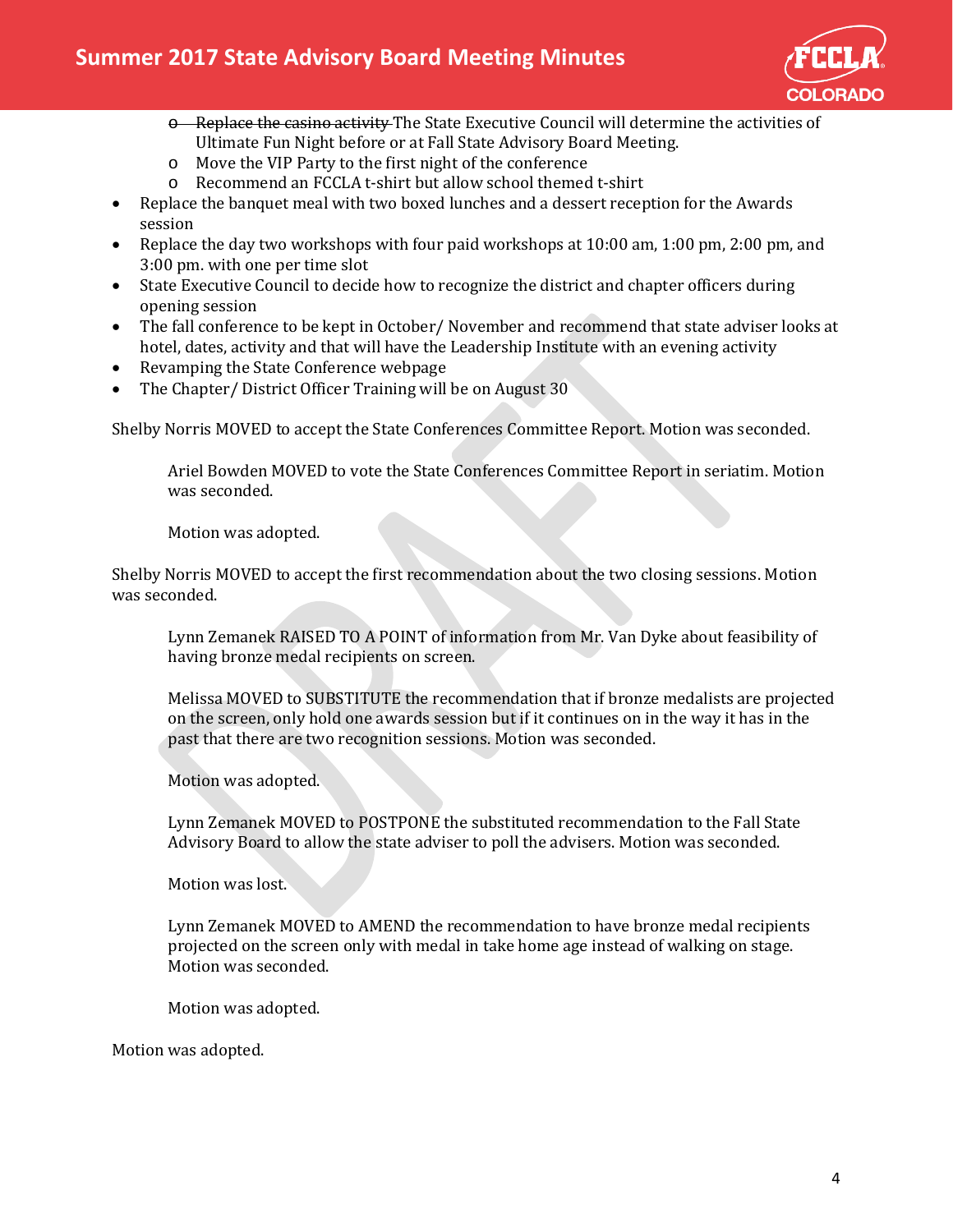

Shelby Norris MOVED to accept the second recommendation about keeping the culinary arts event at SLC. Motion was seconded.

Motion was adopted.

Robert Van Dyke MOVED for a 5 minute recess. The motion was seconded.

Motion was adopted.

Shelby Norris MOVED to accept the third recommendation about the recommended changes to the Ultimate Fun Night. Motion was seconded.

Robert Van Dyke MOVED to AMEND the recommendation to state that the State Executive Council will determine the activities of Ultimate Fun Night before or at Fall State Advisory Board Meeting.

Motion was adopted.

Shelby Norris MOVED to accept the forth recommendation about the banquet meals. Motion was seconded.

Motion was lost.

Shelby MOVED to accept the fifth recommendation about the new workshop schedule and format. Motion was seconded.

Motion was adopted.

Shelby MOVED to accept the sixth recommendation about the state officers recognizing the chapter and district presidents. Motion was seconded.

Motion was adopted.

Shelby Norris MOVED to accept the seventh recommendation about the Ultimate Leadership Conference. Motion was seconded.

Motion was adopted.

Shelby Norris MOVED to POSTPONE the eighth recommendation about the State Conference webpage revamp until the Fall State Advisory Board Meeting. Motion was seconded.

Motion was adopted.

Shelby Norris MOVED to accept the ninth recommendation about the Chapter Officer Training. Motion was seconded.

Motion was adopted.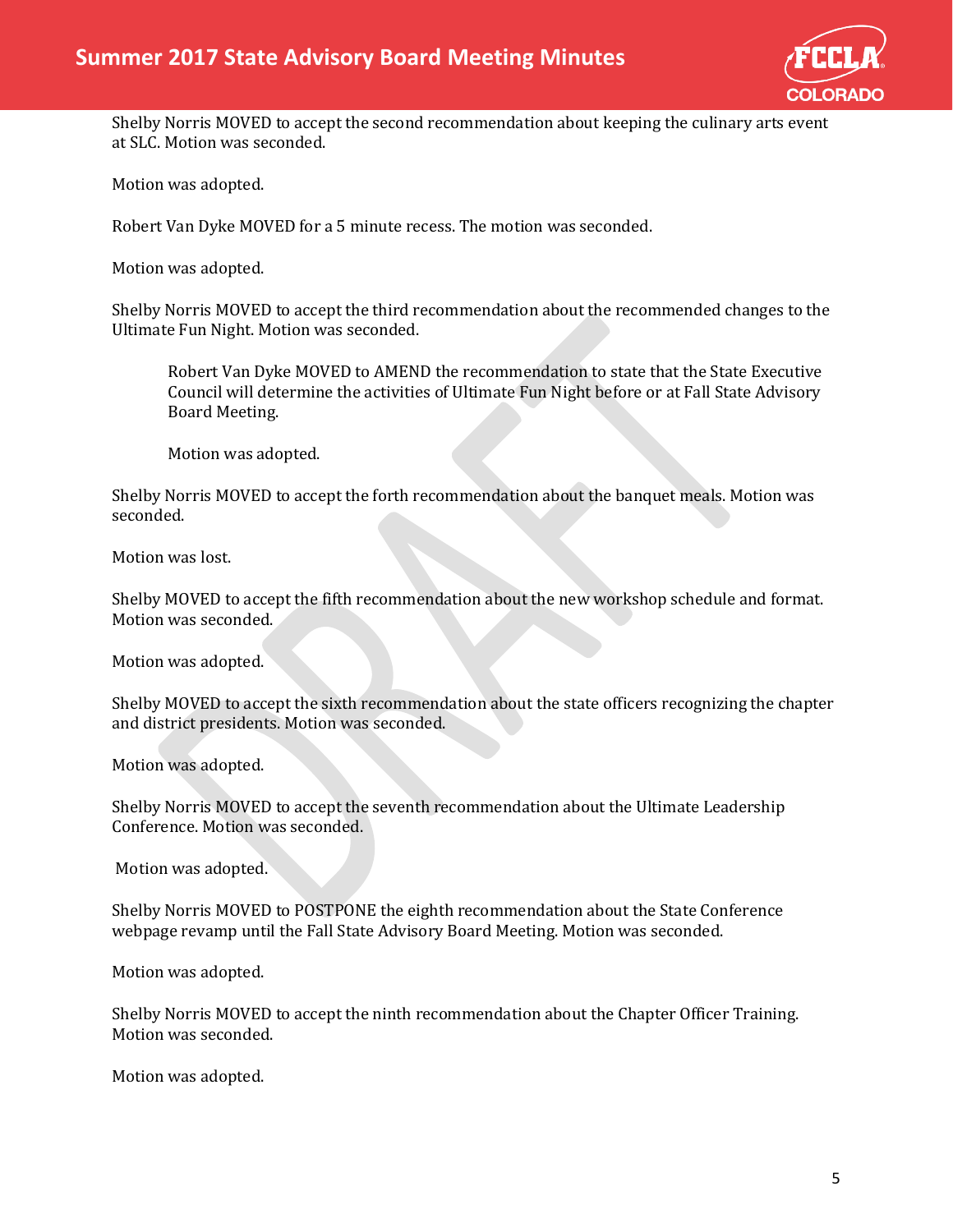

# **State Service and Public Relations Committee Report**

Gabe Martinez reviewed the State Service and Public Relations Committee Report that included:

- Updated the Social Media Content Calendar for 2017-2018
- Determined the 2018 Spirit Stick of Service criteria:
	- o How many books did your chapter collect?
	- o How many hours did your chapter volunteer?
	- o Did your chapter work with another student organization?
	- o Did your chapter work with a community organization?
	- o How many press releases did your chapter send out this year?
	- o Please describe your activities for the spirit stick?
- Focus on literacy and encourage chapters and members to read to others, construct neighborhood libraries, or collect books to donate for the state service project
- Create a state officer project to look at the marketing of Colorado FCCLA
- Add additional easy pintables, water bottle print offs, decorating things in chapter to distribute and promote FCCLA
- Make webpages more general so it is accessible
- Celebrate an state officer of the month

Gabe Martinez MOVED to accept the State Service and Public Relations Committee Report. Motion was seconded.

Motion was adopted.

Robert Van Dyke MOVED to recess until June 8, 2017 at 8:00 am. Motion was seconded.

Motion was adopted.

Meeting was called to order at 8:04 am on June 8, 2017 by Carissa Kirschbaum.

# **Alumni & Associates Committee Report**

Emily Gutierrez reviewed the Alumni & Associates Committee Report that included:

- Discontinue the Alumni & Associates scholarship until funds are raised
- Table the Alumni & Associates Board and research other state associations (Texas, Kansas, and Oklahoma) Alumni & Associates programming
- Update the A & A Brochure
- Allow Alumni & Associates dues to be paid by credit card
- Make Alumni & Associates affiliation easier to find on state conference registration website

Emily Gutierrez MOVED to accept the Alumni & Associates Committee Report. Motion was seconded.

Motion was adopted.

#### **Membership Committee Report**

Alyssa Mackey reviewed the Membership Committee Report that included:

- Create a Year At A Glance Poster for Colorado
- State officers will do their visits to chapters that are struggling
- State Officer will send a personal email or mail to struggling chapters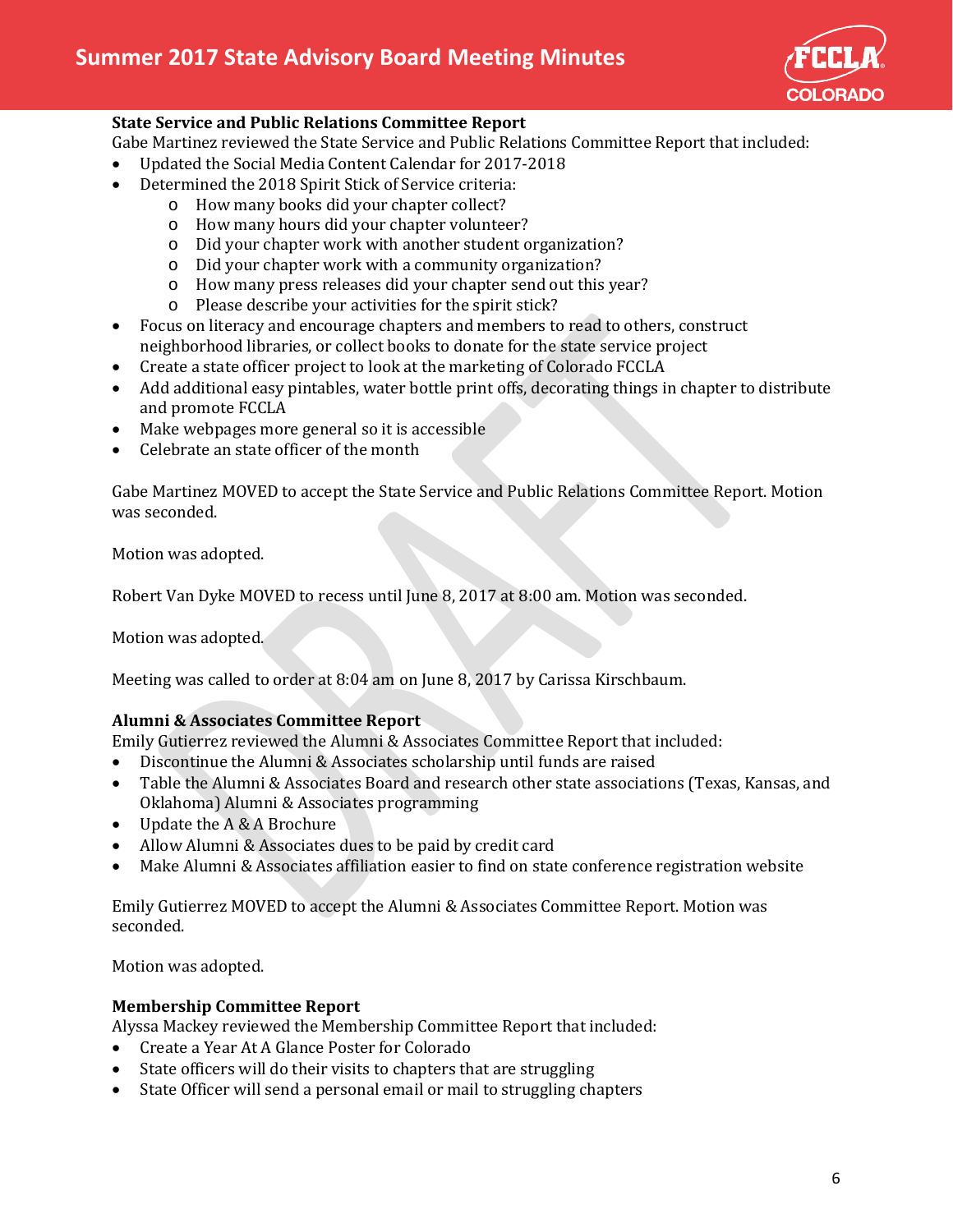

- Update contact information on the Membership webpage
- Assign districts to each officer and publish online
- Go for the Red
	- o Promote usage of resources
	- o Promote chapter/ district level awards
	- o Create a Traveling Trophy
- Send out a chapter mailing in the fall to include:
	- o Year at a glance
	- o Letter from the team
	- o Program of Work
	- o Program of Work Template
	- o Go for the Red resources
	- o National Programs of focus posters

Alyssa Mackey MOVED to accept the Membership Committee Report. Motion was seconded.

Motion was adopted.

# **Middle School Committee Report**

Annika Harmsen reviewed the Middle School Committee Report that included:

- The State Executive Council visit 20 middle schools with the following incentives:
	- $\circ$  Fall top 5 officers with most visits receive automatic invite to script writing
		- o Spring upgrade hotel rooms to suites
- A personal phone call is better than an email or talk to them face to face and ask when you can meet with their chapter

Annika Harmsen MOVED to accept the Middle School Committee Report. Motion was seconded.

Motion was adopted.

#### **Officer Selection Committee Report**

Ariel Bowden reviewed the Officer Selection Committee Report that included:

- Move Meet and Greet with state officer candidates to before the Business Meeting
- Interview Panel members receive a complimentary 50% discount on SLC Registration
- Limit prop for prop speech to a hand held, hand carried size
- An adult must proctor the State Officer Knowledge test on the district level
- Application should be available in PDF and Word Document but potential candidates may email the state adviser for alternative formats of the application if needed

Ariel Bowden MOVED to accept the Officer Selection Committee Report. Motion was seconded.

Robert Van Dyke MOVED to AMEND the report to remove Word Document and add but potential candidates may email the state adviser for alternative formats of the application if needed. Motion was seconded.

Motion was adopted.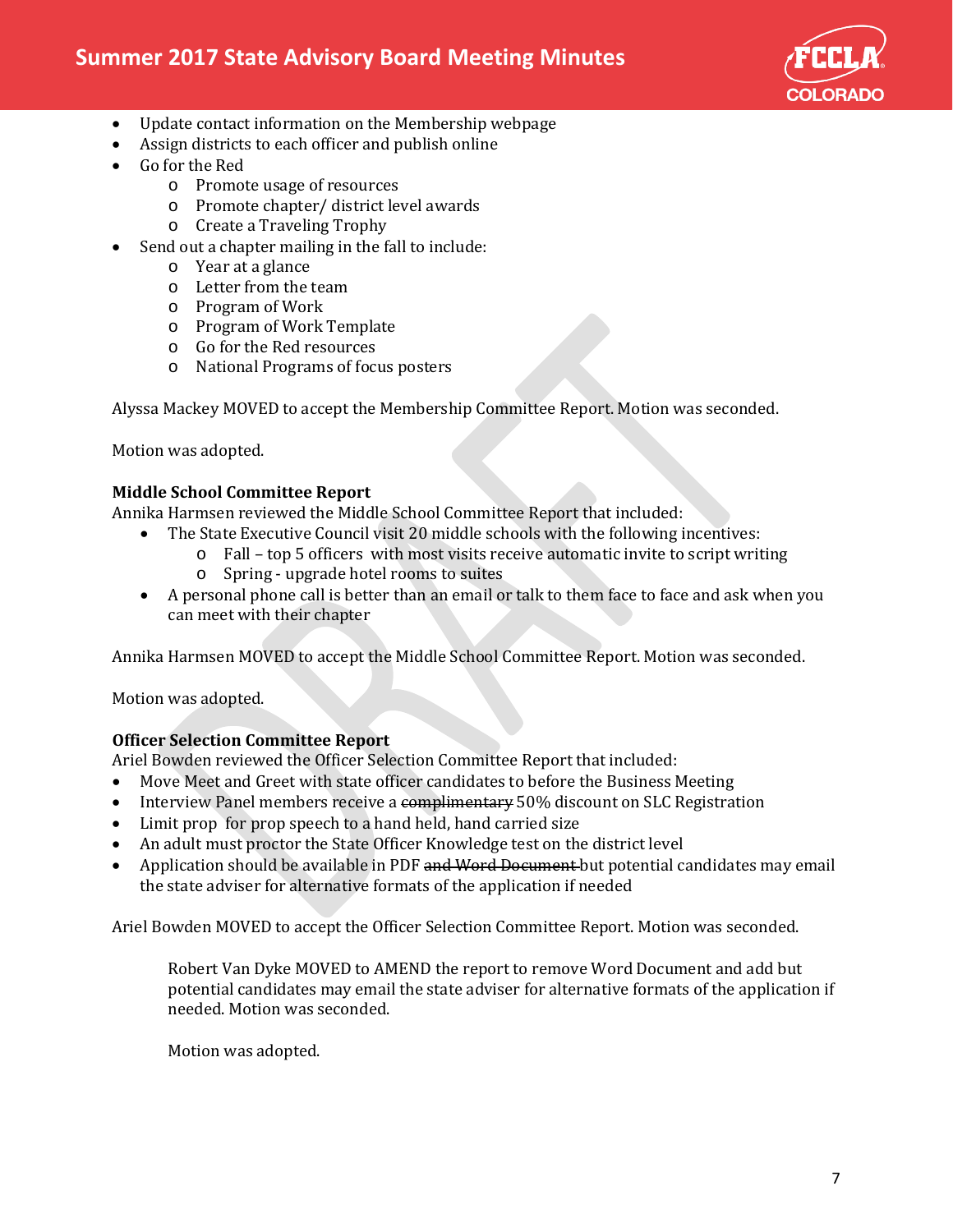

Lynn Zemanek RAISED TO A POINT OF INFORMATION about the feasibility of complimentary SLC registration for Interview Panel members.

Ariel Bowden MOVED to SUBSTITUTE the word complimentary for 50% discount on SLC Registration. Motion was seconded.

Motion was adopted.

Motion was adopted.

# **Peer Education Committee Report**

Dominique Perri reviewed the Peer Education Committee Report that included:

- Change the name of the Block Party but have the following:
	- o Fun and entertaining vendors
	- o Take a picture with props and post it to social media for PBS
- Chapter officers will include attending the Chapter Officer Training, District Conference, and Ultimate Membership Conference but allow online course if cannot attend conference
- Add reminder in Call to Conference for Leadership Institute

Dominique Perri MOVED to accept the Peer Education Committee Report. Motion was seconded.

Motion was adopted.

#### **Bylaws Committee Report**

Shelby Norris reviewed the Bylaws Committee Report that included:

- Update the Governance section on the About FCCLA webpage
- Update POW webpage with updated theme
	- o Add links to POW kick butt and literacy programs
- Mark Goal , Number 3 for Vision 2020 as completed

Shelby Norris MOVED to accept the Bylaws Committee Report. Motion was seconded.

Motion was adopted.

#### **National Conferences Committee Report**

Annika Harmsen reviewed the National Conferences Committee Report that included:

- Continue using National Travel Systems for the 2018 National Leadership Conference
- Colorado will to vote "NO" on the propose National FCCLA Bylaw amendment
	- o The Colorado Voting Delegates will prepare a statement in opposition to be shared during the NLC Business Meeting

Annika Harmsen MOVED to accept the National Conferences Committee Report. Motion was seconded.

Motion was adopted.

#### **National Programs Committee Report**

Sierra Edgar reviewed the National Programs Committee Report that included: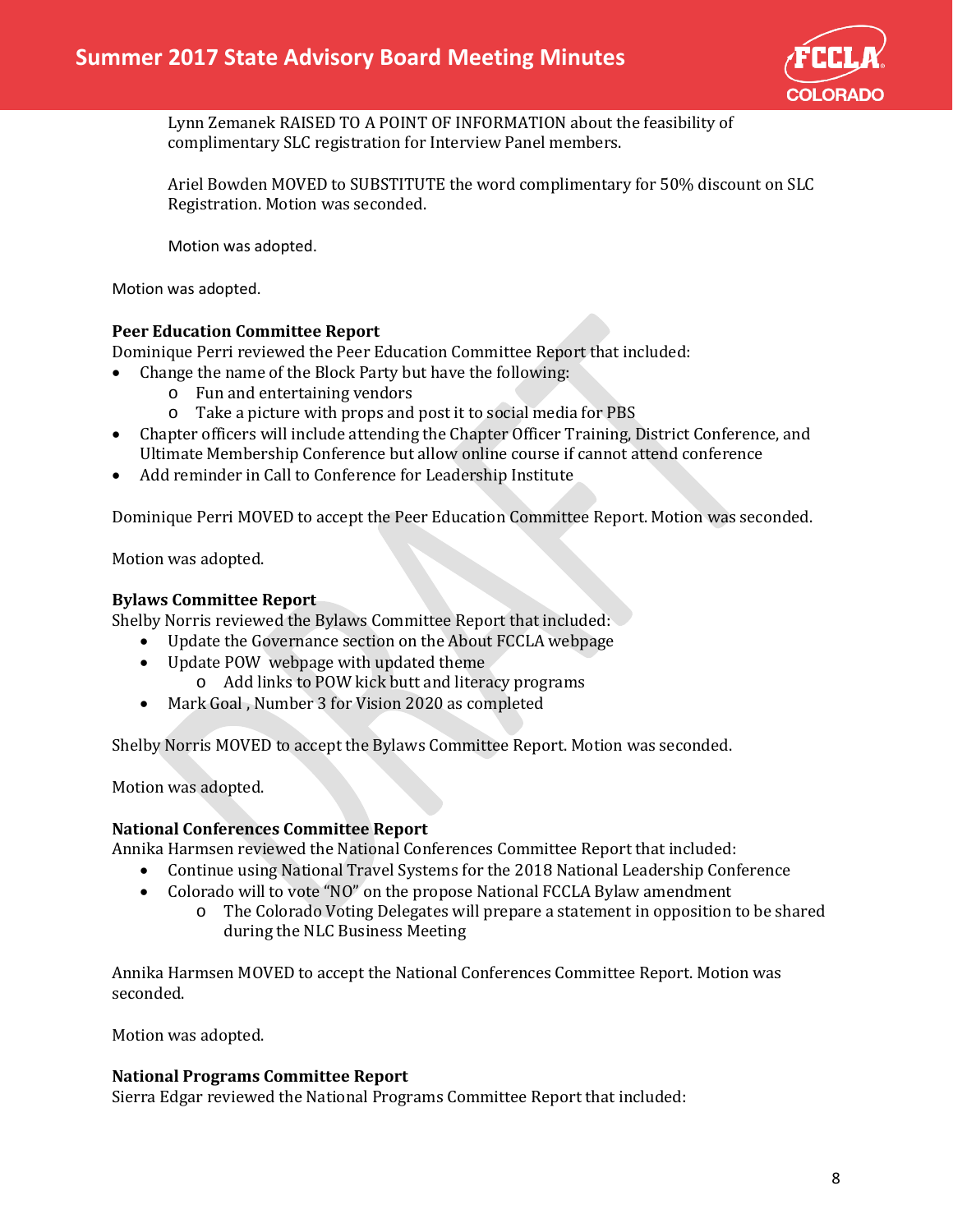

- Continue National Program State level award
- Use social media and the August Officer Training with the Robin Round Tables
- Use a live feed on Facebook so officers here can be telling all of the officers and advisers what they can use
- Fit with the program of works, be accessible or easy for the advisers and work with them
- Interests begin and end with the webpage
	- o Change leadership service in action to community service with a link to the officers kick butt program
- Make a flow chart to make the national programs easier to look at and it can be applied into the Colorado Comments
- Add "What National Program Interest You" to the NP webpage

Sierra Edgar MOVED to accept the National Programs Committee Report. Motion was seconded.

Motion was adopted.

#### **Policies and Procedures Committee Report**

Alyssa Mackey reviewed the Policies and Procedures Committee Report that included:

- Add Part 4, Section 3, Letter H: The current President, Vice President of Events, and Vice President of Finance will be the State Executive Council representatives to the Colorado FCCLA Board of Directors
- Remove Part 5, Section 1, Letter L, Number 6 "Candidates will wear a FCCLA Polo to the VIP party"
- Competitive events policies #14 will be changed to access to electrical outlets will not be provided scratch electricity and leave the rest
- Make the following changes to Part X Competitive Events Policies
	- o Change Number 17 to read "Spectators are not allowed to observe any portion of any portion of any Competitive Events."
	- o Change Number 2 to read "All event participants must watch the online orientation video prior to March 31 and must print, complete, and provide the online attendance form to the Event Consultant upon check in on the day of their event. Failure to submit the online attendance form will result in a point deduction."
	- o Remove Number 13 about orientation meetings
	- o Remove Number 29
- Editorial changes based on the Colorado FCCLA Bylaws Amendment in April 2017

Alyssa Mackey MOVED to accept the Policies and Procedures Committee Report. Motion was seconded.

Motion was adopted.

# **DISTRICT CONSULTANTS REPORTS**

**Arkansas Valley District Report**

No report given.

#### **Mountain Shadows District Report**

Stephanie Thomson reviewed the Mountain Shadows District Report that included:

• Combined with Mountain View, 44 from Mountain Shadows, at the AMES Facility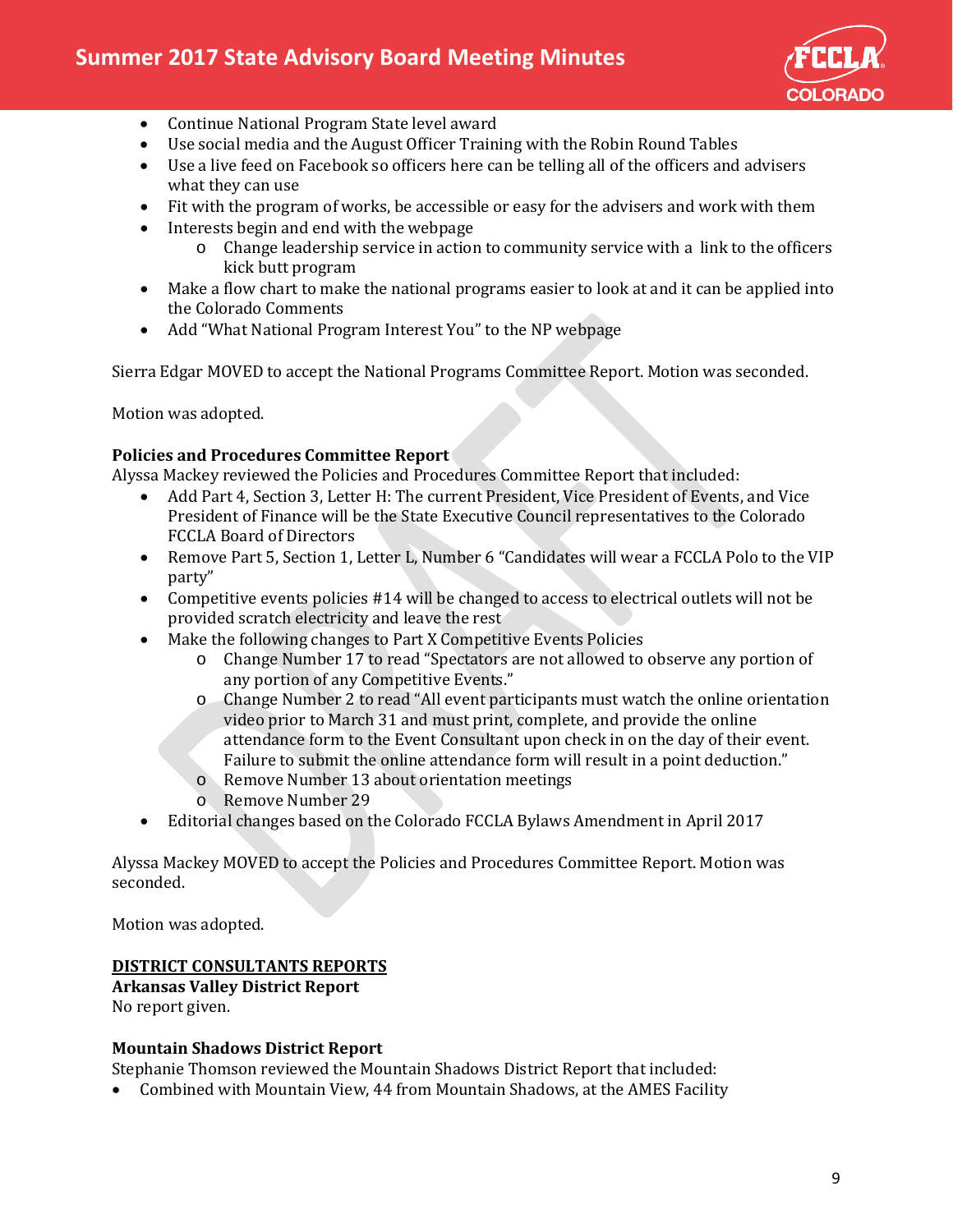

- Josh Sosa was the keynote speaker
- Members were given options between four workshops: Gold medalist panel, Community service project turning old t-shirts into tote bags for the Jeffco Action Center, Interviewing skills, and Competitive event road trip
- October 18<sup>th</sup> is when the fall conference is for the 2017-2018 year

Report was filed.

# **Mountain View District Report**

Arielle Bergmann and Melanie Darter reviewed the Mountain View District Report that included:

- Joint conference with Mountain Shadows
- AMES Facility, going away from Pace center
- Meeting planned for August  $1<sup>st</sup>$  to decide whether it is the first or second week of October though that is unplanned

Report was filed.

# **Northeastern Plains District Report**

Jeanine Pope reviewed the Northeastern Plains District Report that included:

- 144 members attended the fall conference in Holyoke on October 19th 2016.
- Workshops included wearing impaired goggled, riding on distracted driving bicycles and a photo booth which centered on teen driving safety
- Travis Weibers spoke about his experience as a drunk driver
- The winter conference was held January 25, 2017 with 177 members attending in Merino that focused on Financial Fitness

Report was filed.

#### **Northern District Report**

Katie Saenz and Nicole Endres reviewed the Northern District Report that included:

• The tentative date for the fall district conference is October 23

Report was filed.

**Pine Meadows District Report** No Report Given.

**San Juan Basin District Report** No Report Given.

**San Luis Valley District Report** No Report Given.

**Scenic Country District Report** No Report Given.

**Spanish Peaks District Report** No Report Given.